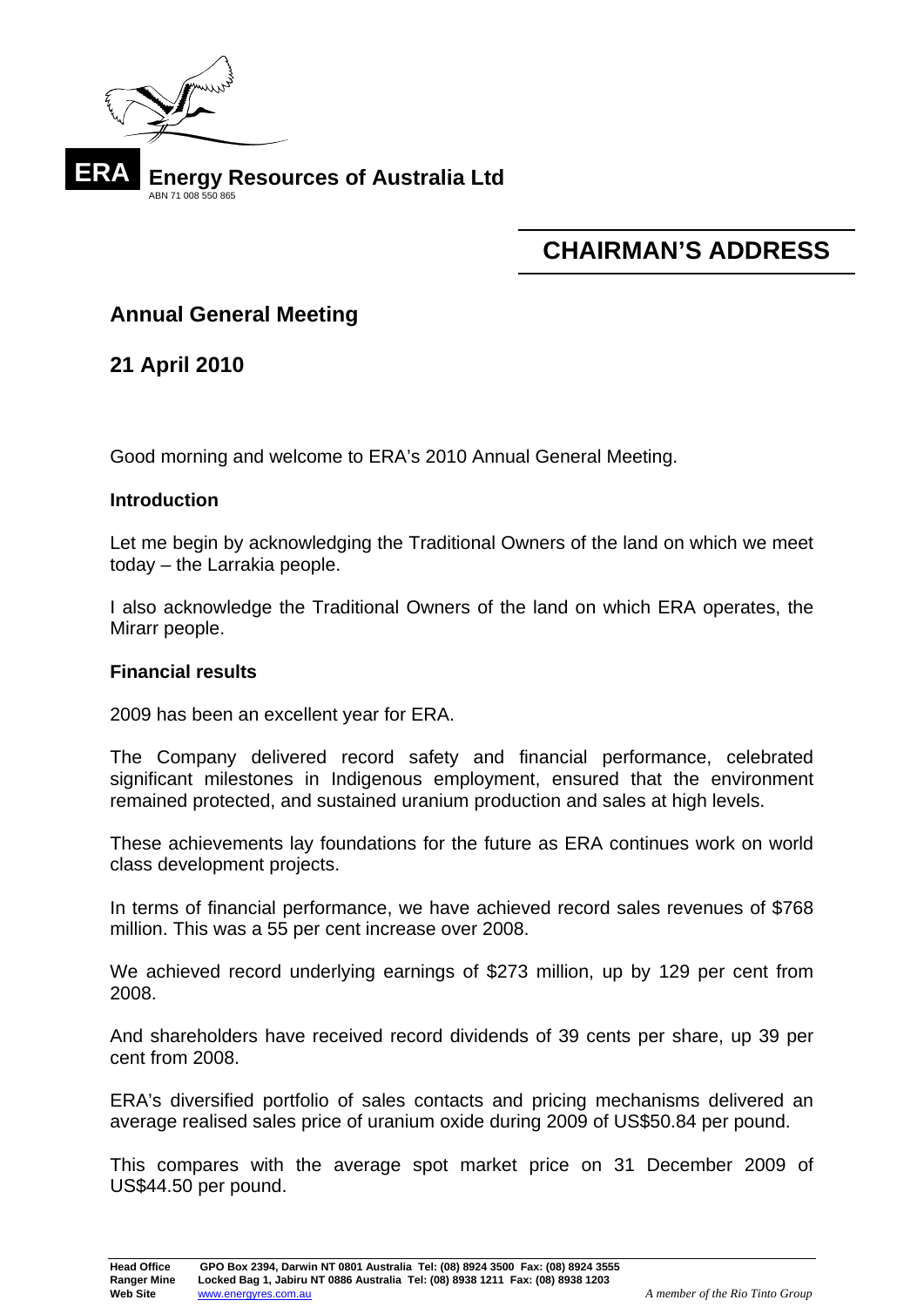

While revenues rose, ERA faced increases in employee and contractor expenses, government royalties and depreciation.

Employee and contractor costs were higher, primarily due to the commissioning of new infrastructure projects and progression of project feasibility studies.

Significant savings were seen in borrowing costs due to ERA's strong cash position. The company remained debt free throughout 2009.

Capital spending reduced to \$33 million, compared with \$167 million in 2008, as a result of the completion of several major infrastructure projects.

However, capital investment will increase in 2010 and 2011 in line with our production expansion plans.

#### **Strategy**

Our long term strategy involves evaluating opportunities for growth, while maintaining production levels by expanding processing capacity.

We are investing in a series of exciting and ambition projects in the coming months and years which will lay a solid foundation for the company's future, and ensure successful and sustainable operations at Ranger.

ERA's investments planned for 2010 include the potential construction of an underground exploration decline at the Ranger 3 Deeps mineral resource, progress on other near mine exploration targets, and the completion of the feasibility study and environmental approvals process for the proposed Ranger heap leach facility.

With 2009 a year of record profit, a strong balance sheet and continued control on costs, ERA has the financial strength to progress these investments.

While the world economy shows sign of improvement, there remains uncertainty in financial markets, and our strong financial position gives ERA an edge compared with competitors who may rely on access to external funding.

We also continue to hold the world-class Jabiluka mineral lease, which remains under long term care and maintenance, and development will not proceed without the agreement of the Mirarr Traditional Owners.

The success of this strategy of optimising production performance while investing in the Company's future was recognised in 2009 by being named the Northern Territory Exporter of the Year for the second year running, and by receiving the award of "Explorer of the Year" for the discovery of the Ranger 3 Deeps mineral resource from *Australian Mining* magazine.

#### **2010 and first quarter performance**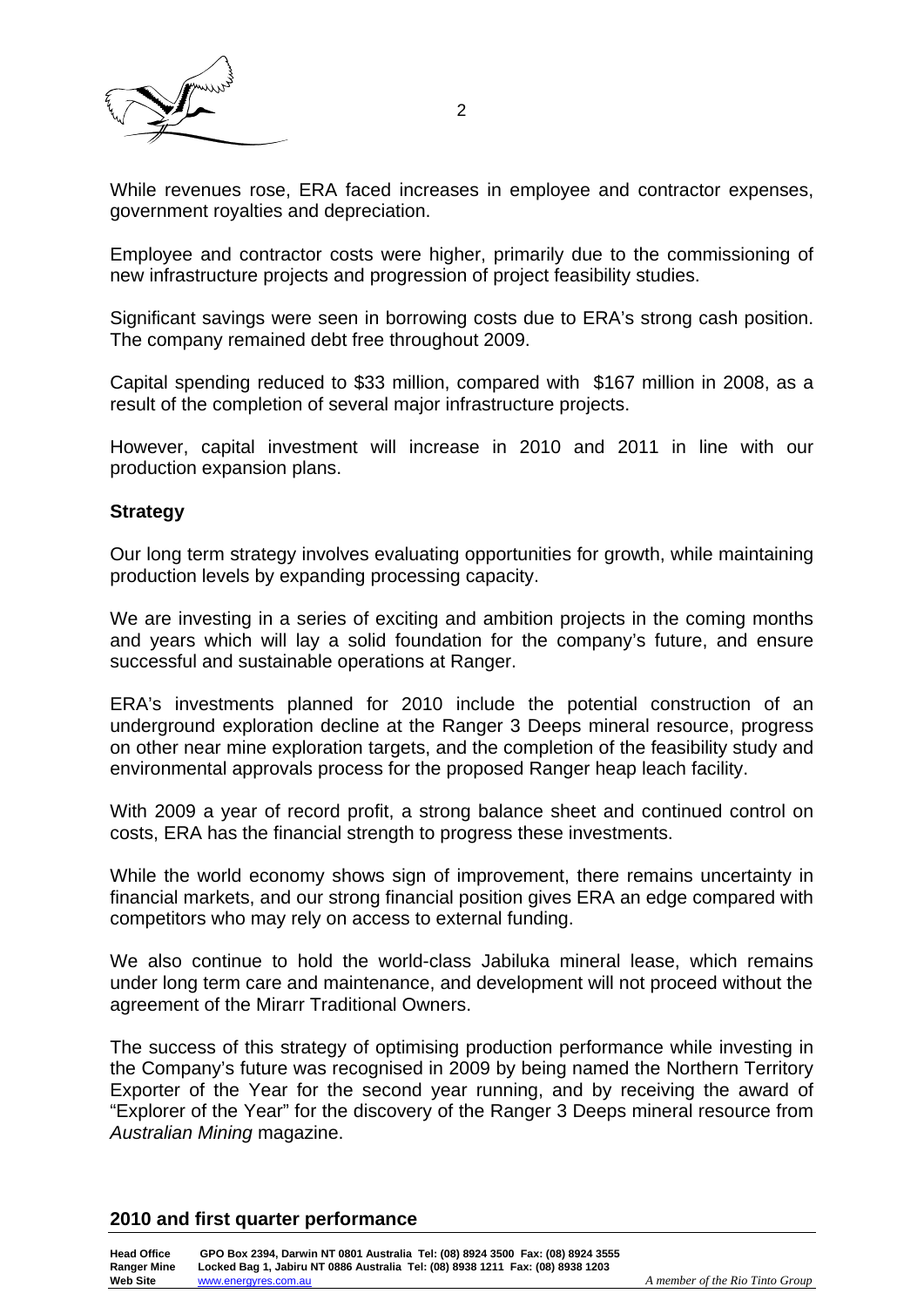

As we announced in January, and confirmed earlier this month in the March 2010 Quarter Production Review, ERA's full year production and sales for 2010 are expected to be broadly in line with the levels of recent years. However, production and sales will be more heavily weighted towards the second half of the year.

The lower production, and consequent sales profile, during the first half is largely a consequence of mine sequencing and anticipated lower grades.

Assuming that market prices remain slightly softer than during 2009, we expect that the average realised sales price for the first half of 2010 and the full year to be broadly in line with, 2009. Against a relatively strong average realised exchange rate in 2009 of US 82 cents, a weaker US dollar in 2010, currently trading at US 93 cents, will of course continue to be a very significant driver on realised sales revenues.

We will continue to see higher expenditure on scheduled maintenance programmes, along with expenditure on ERA's significant development projects, during 2010.

We expect that all of these factors will negatively impact earnings in the first half and for the full year.

#### **Long term outlook**

Despite price weakening in 2009, the long-term outlook for the uranium market remains strong, with nuclear power recognised as a key element of the global energy solution.

While market prices have stabilised well below the historic highs reached in 2007, current prices are still significantly higher than for most of ERA's 30-year history, supporting investments to increase output.

We are entering a period when many developing and developed countries are looking to invest in electricity capacity while working to reduce carbon emissions.

Continued growth in electricity demand, especially in high-growth emerging economies, along with concerns over energy security and the cost and availability of fossil fuels are focusing renewed attention on clean, safe nuclear power.

The International Energy Agency predicts that low carbon technologies – including nuclear - will play a key role in the carbon constrained global economy of 2030.

The requirements of the world's existing 436 reactors and the construction of new reactors combine to increase demand. Fifty-three new units are currently under construction around the world, with 142 more planned or ordered.

Much of anticipated growth in demand will occur in ERA's established markets, where ERA can capitalise on its long-standing reputation as a reliable supplier and its relationships with key utility customers around the world.